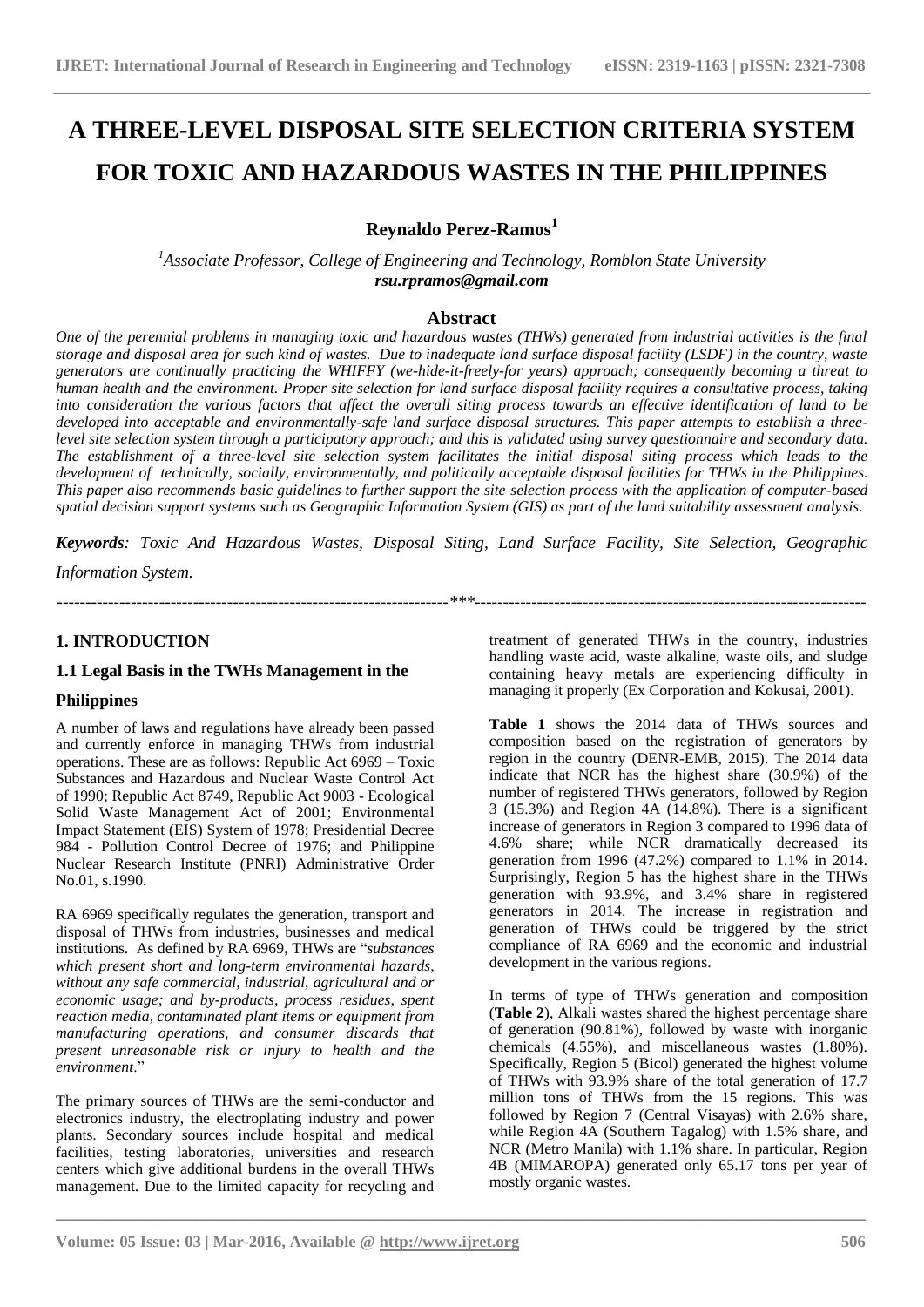| <b>Table 1:</b> THWs Generators in the Philippines by Region, 2014 |                       |                |              |         |               |         |  |  |  |
|--------------------------------------------------------------------|-----------------------|----------------|--------------|---------|---------------|---------|--|--|--|
|                                                                    | <b>THWs Generated</b> |                |              |         |               |         |  |  |  |
| <b>Region</b>                                                      | <b>No of Firms</b>    | No of Hospital | <b>Total</b> | % Share | (ton/year)    | % Share |  |  |  |
| <b>NCR</b>                                                         | 4158                  | 2474           | 6632         | 30.9    | 187,607.56    | 1.1     |  |  |  |
| <b>CAR</b>                                                         | 259                   | 73             | 332          | 1.5     | _*            | 0.0     |  |  |  |
| <b>CARAGA</b>                                                      | 342                   | 91             | 433          | 2.0     | 38,777.00     | 0.2     |  |  |  |
| Region 1                                                           | 950                   | 126            | 1076         | 5.0     | 1,467.93      | 0.0     |  |  |  |
| Region 2                                                           | 370                   | 130            | 500          | 2.3     | 51.61         | 0.0     |  |  |  |
| Region 3                                                           | 3015                  | 263            | 3278         | 15.3    | _*            | 0.0     |  |  |  |
| Region 4A                                                          | 2931                  | 239            | 3170         | 14.8    | 273,669.50    | 1.5     |  |  |  |
| Region 4B                                                          | 271                   | 85             | 356          | 1.7     | 65.17         | 0.0     |  |  |  |
| Region 5                                                           | 644                   | 86             | 730          | 3.4     | 16,639,462.88 | 93.9    |  |  |  |
| Region 6                                                           | 771                   | 210            | 981          | 4.6     | 1,299.29      | 0.0     |  |  |  |
| Region 7                                                           | 1096                  | 53             | 1149         | 5.4     | 451,877.11    | 2.6     |  |  |  |
| Region 8                                                           | 415                   | 115            | 530          | 2.5     | 508.64        | 0.0     |  |  |  |
| Region 9                                                           | 204                   | 70             | 274          | 1.3     | 688.46        | 0.0     |  |  |  |
| Region 10                                                          | 336                   | 85             | 421          | 2.0     | _*            | 0.0     |  |  |  |
| Region 11                                                          | 769                   | 130            | 899          | 4.2     | 116,589.34    | 0.7     |  |  |  |
| Region 12                                                          | 480                   | 190            | 670          | 3.1     | 280.88        | 0.0     |  |  |  |
| Total                                                              | 17011                 | 4420           | 21431        | 100.0   | 17,712,345.37 | 100.00  |  |  |  |

*Note:\_\* No data provided*

**Table 2:** THWs Composition and Type, 2014

|                                 | <b>Volume</b> | $\frac{0}{0}$ |
|---------------------------------|---------------|---------------|
| <b>Composition of Waste</b>     | generated     | Share         |
| Waste with Cyanide              | 190,714.45    | 1.08          |
| <b>Acid Wastes</b>              | 5,414.77      | 0.03          |
| Alkali Wastes                   | 16,083,724.12 | 90.81         |
| Wastes with Inorganic           |               |               |
| Chemicals                       | 806,175.49    | 4.55          |
| <b>Reactive Chemical Wastes</b> | 62.98         | 0.00          |
| Inks/Dyes/Paint/Resins          | 134,834.29    | 0.76          |
| Waste with Organic Solvents     | 27,969.08     | 0.16          |
| Organic Wastes                  | 352.79        | 0.00          |
| Waste Oil                       | 124,049.29    | 0.70          |
| <b>Contaminated Containers</b>  | 13,254.72     | 0.07          |
| <b>Stabilised Wastes</b>        | 4,629.12      | 0.03          |
| Organic Chemicals               | 2,263.68      | 0.01          |
| Miscellaneous Wastes            | 318,900.21    | 1.80          |
| <b>TOTAL</b>                    | 17,712,345.00 | 100.00        |
|                                 |               |               |

The data also revealed that out of the total registered THW transporters/haulers of 195 in the country, Region 4A has 60 and zero in Region 4B. NCR has 56 registrants while Region 3 has 34 registrants. In terms of registered treatmentstorage-disposal (TSD) facilities, there is one facility in Region 4B accredited and recognized by DENR.

Moreover, the existing Philippine regulatory framework encompasses the enforcement and compliance for the proper planning and management of THW, including general performance standards, waste classification and exemptions, waste generators registration, waste haulers/transporters/treaters accreditation, waste transport tracking and recording, storage and labeling, treatment, storage and disposal premises, and import/export

requirements. It also covers monitoring and enforcement of violations, fines and penalties as well as litigation and prosecution to ensure effective control and regulation of THWs will take place. Despite these regulatory instruments, THWs management in the country is not moving towards sustainability for several key reasons, namely: (a) lack of awareness and management systems of generators; (b) limited technical and financial capacities of haulers/transporters/treaters; and (c) insufficient and lack of enforcement of environmental laws and regulations (Ex Corporation & Kokusai, 2001).

Thus, these government policies placed additional burdens on the THWs generators. Because of a lack of available land surface disposal areas and appropriate treatment technologies, they will be forced to dispose of both untreated and treated THWs to waterways or to environmentally sensitive areas, and to municipal sanitary landfills or controlled dump sites. The existing environmental laws do not explicitly provide guidelines on siting or site selection criteria, which means that there is no legal basis on the disposal site selection for THWs. As the worst scenario, waste generators are continually practicing the WHIFFY (we-hide-it-freely-for years) approach – it means that waste generators dump or hide their THWs elsewhere; consequently becoming a threat to human health and the environment.

# **1.2 Site Selection and Development of Land Surface**

# **Waste Disposal Facility**

**\_\_\_\_\_\_\_\_\_\_\_\_\_\_\_\_\_\_\_\_\_\_\_\_\_\_\_\_\_\_\_\_\_\_\_\_\_\_\_\_\_\_\_\_\_\_\_\_\_\_\_\_\_\_\_\_\_\_\_\_\_\_\_\_\_\_\_\_\_\_\_\_\_\_\_\_\_\_\_\_\_\_\_\_\_\_\_**

The Philippine government is facing tremendous pressure from the communities where industrial zones are located, as well as from the industries on how to address the increasing generation of THWs. Generators are more concerned with the final disposal of their wastes after undergoing pretreatment processes; on the other hand, the communities' fear is the health threat and environmental risks from illegal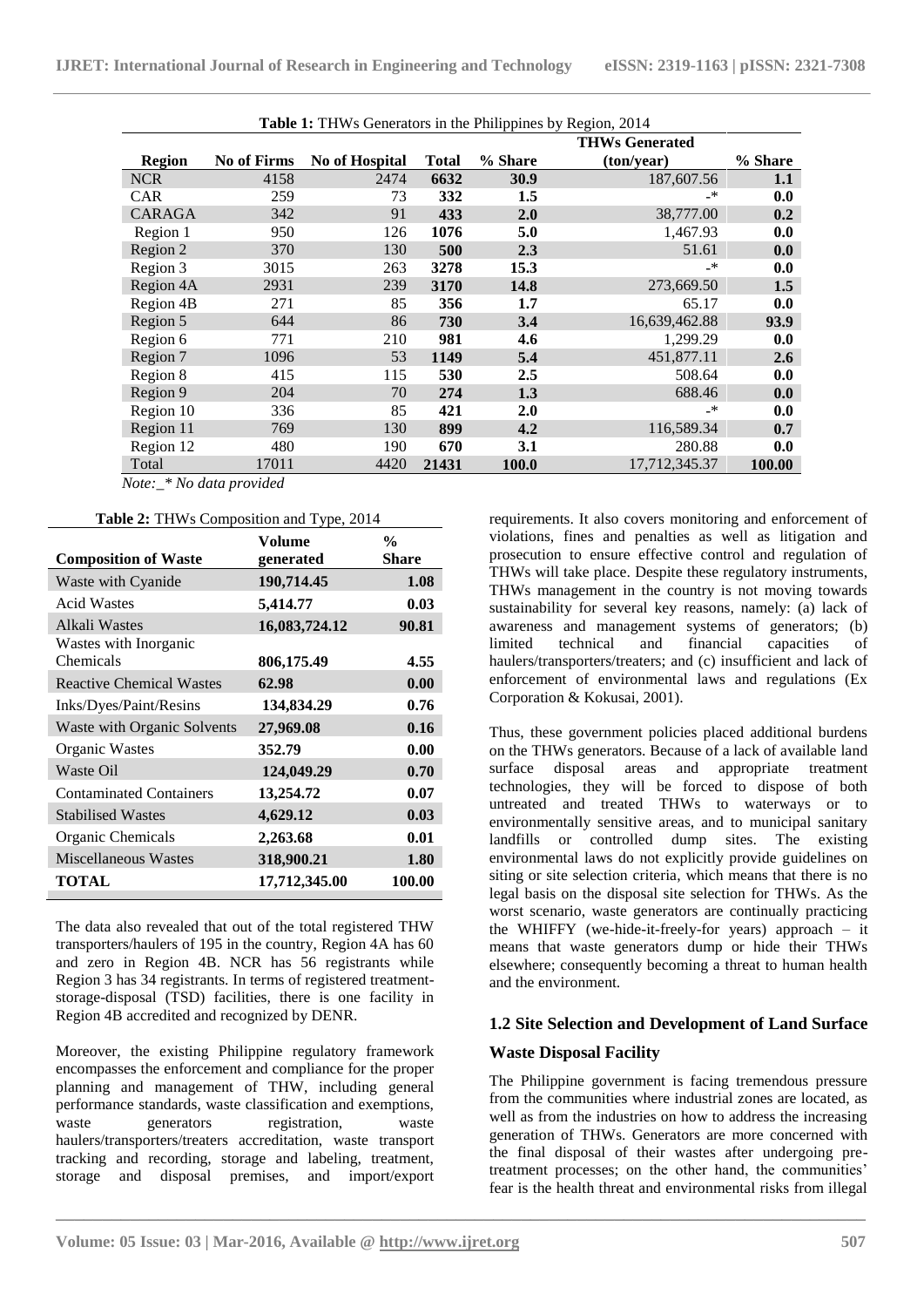dumping of untreated and residual wastes. Therefore, there is a need to develop a land surface disposal infrastructure, as one of the alternative solutions to address the problem. However, a major challenge faced by both the government and the private sector's locating suitable sites for THWs disposal. From the initial stage of development of looking for the best site, up to the final stage of implementing the project, requires a long process of approval. Where the facility will be located is also subject to the scrutiny of the community or individuals.

Site selection is the initial stage and the critical aspect of the land surface waste disposal development it requires proper planning to reduce administrative cost and lower the degree of disapproval from the constituents or even to prevent the project being rejected. Siting is a major part in waste management (Kao, et al, 1997), the most important step in land disposal (Gera, 1988), as well as a challenging and often controversial subject in itself. Apogee Research Inc. (as cited by Soesilo and Wilson, 1995) identifies three factors associated with successful siting: (1) the rate of success for on-site facilities was greater than for commercial facilities; (2) sites proposed on already industrialized land were more acceptable than those on non-industrial areas; and (3) storage, transfer and mobile treatment facilities were easier to site than other types of facilities.

Failure in land disposal site selection is contributed to by lack of financial support, appropriate site selection methodologies and public acceptance. Not-in-my-ownbackyard (NIMBY) syndrome or public opposition is considered a perennial problem that leads to failure in the THWs site selection and implementation. Strong local opposition derives from either an inappropriate or incomplete siting analysis or the public's misunderstanding of the site selection procedure (Kao, et.al, 1997). Therefore, public participation is an integral part (Wentz, 1989) and an essential ingredient during the early stage of planning and prior to the start of the site selection process (Badilla-Ramos, 2000).

# **1.3 Spatial Decision Support System – Geographic**

# **Information System**

The environmental sector started the earliest application of GIS focused on the land use planning, and it is widely used nowadays for intensive numerical and statistical analysis (Longley et al., 2001) in design and planning problems which involve multiple objectives and criteria such as waste management.

As cited by Orban-Ferauge (2011), GIS helps in formulating scenarios for the future due to their ability of visualizing, integrating, analyzing, and modeling giant databases associated with spatial references – also known as "georeferencing". Indeed, GIS is very powerful in connecting information in formulating scenarios. Longley et al., (2001) presented a huge range of GIS applications – utilities, education, banking and finance, market analysis, and military. This application is within the four major areas of concern: local government, business, logistics and environment. GIS also serves as a powerful analytic and decision-making tool for management in testing consequences of development (Yi et al., 2003), and other environmental studies such as air or water quality analysis, disaster management, oil spills and remedial actions, hazard mitigations, forest fires management, etc. Eventually, the emerging popularity of GIS in infrastructure planning and management is also increasing.

Past undertakings in waste disposal facility site selection using various spatial decision support systems and models in a GIS environment vary depending on the availability of spatial digitized data needed to facilitate the GIS application in siting process (Badilla-Ramos, 2000). The spatial data required for the GIS to work are derived from the list of site selection or screening criteria translated from existing digitized base maps into thematic maps employed in the land suitability assessment analysis. Previous studies used a diverse range of siting criteria, most of which are based from existing regulations, studies (Siddiqui et al., 1996) and literature incorporating the spatial, social, economic, political and ecological dimensions of the problem (Kao et al,, 1996). Likewise, previous methods use GIS capabilities only for screening out unsuitable or undesirable sites (Siddiqui et al., 1996). Therefore, the establishment and validation of these sets of criteria using computerized techniques make the decision making process faster, efficient, cost effective, and realistic.

The identification and importance ranking of the site selection criteria is an initial requirement stage of the siting process which involves inputs from the major stakeholders (i.e. waste generators, community organizations, individuals, decision makers, politicians, waste treaters/haulers, etc.). But most often the preferred criteria commonly used in GIS analysis are based on an individual's or expert's judgment, not from consultative, participatory and collective efforts of the major stakeholders in the community. The consultative approach in the establishment of the site selection criteria is relevant and timely to the existing situation of the Philippines, wherein there are no standardized guidelines in the site selection for land surface disposal facility development. The objective of this part of the study is to define, establish and assess the procedural requirements of GIS techniques using the proposed sets of siting criteria and available spatial data in the country. The results will be the basis for developing a workable disposal site selection framework maximizing the benefits derived from computerbased spatial support systems like GIS. It is not part of the study to produce suitability maps as a result of the GIS application, but rather, to assess the viability of suitability techniques vis-à-vis available datasets in the country.

# **1.4 Land Suitability Assessment Analysis in GIS Environment**

One of the important considerations in land use planning is the allocation of the land for its optimal use. In other words, land is allocated for the purpose for which it is most suited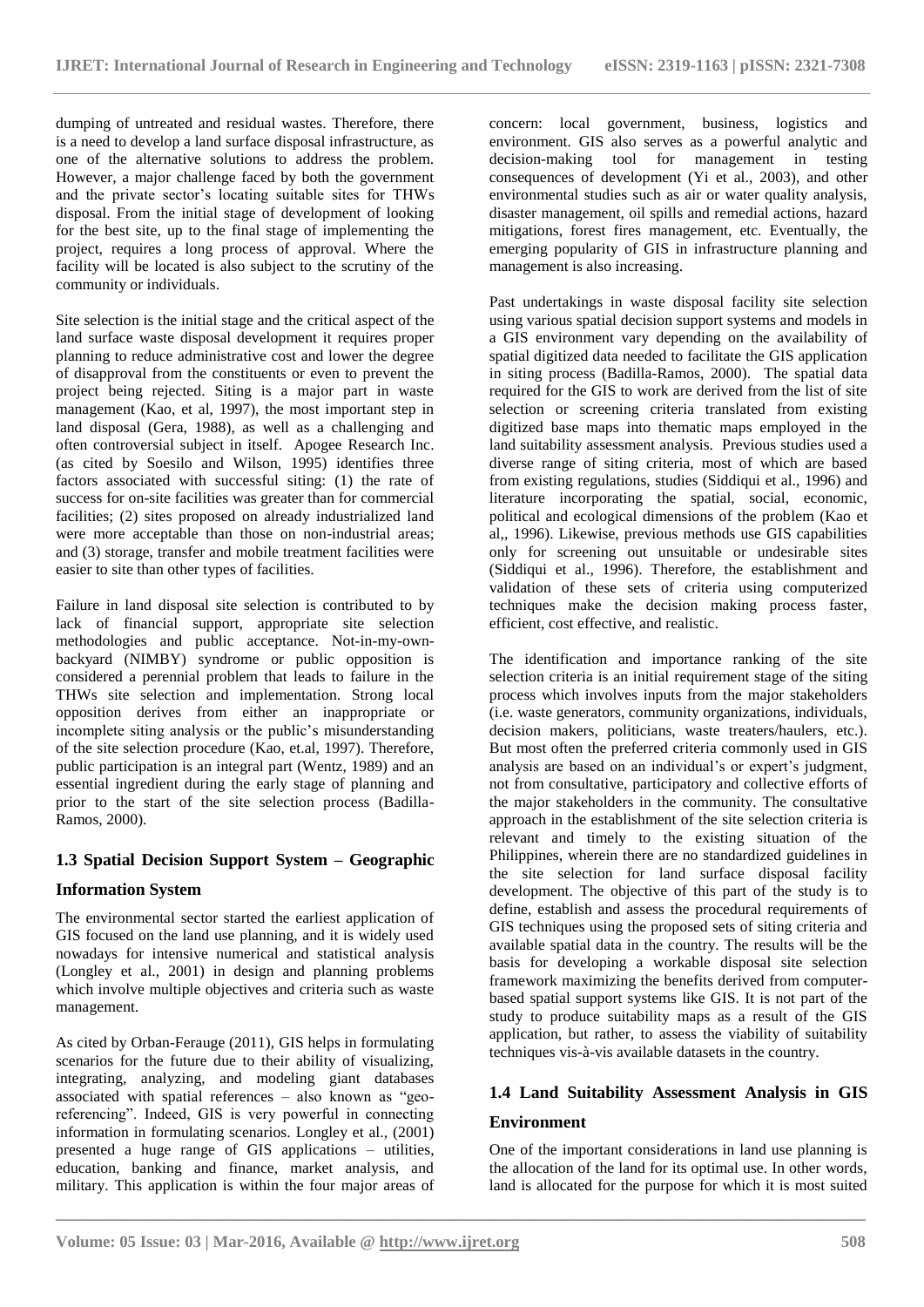(Apan, 1996) or potentially capable of such use. Proper designation of land use reduces the negative impacts of such use to the environment. The need for sound and effective evaluation in land suitability assessment for THWs disposal facility site selection is necessary to minimize the NIMBY<br>(not-in-my-backyard) attitudes among the major (not-in-my-backyard) attitudes among the major stakeholders. Proper assessment will also reduce any potential problems with regards to the technical requirements for such infrastructure development. Due to limited funds and resources, it is important to have a clearer framework for choosing the most suitable sites. This necessitates considerable amount of information to support such siting.

Site selection is considered as a spatial problem which involves large volume of data that can be stored, analyzed and displayed in a GIS environment (Basnet et al., 2001). In addition, the evaluation process does not only include the environmental, biophysical, and political attributes of the land resource, but it also includes the social factors dealing with spatially related information.

Currently, GIS is able to select, rank and map sites that are suitable or unsuitable for a specific purpose (Basnet et al., 2001; Davis, 1996). Overall, land suitability assessment for site selection can benefit from the application of GIS in terms of: (a) capturing, storing, and managing spatially referenced data, (b) providing and performing analysis of massive amounts of spatial data, (c) performing sensitivity and optimization analysis, and (d) communicating model results (Vatalis & Manoliadis, 2002; Kao, 1997). Thus, GIS becomes powerful for gaining consensus before decisionmaking (Apan, 1996).

As cited by Biermann (1999), land suitability assessment is an essential aspect of land identification process to quantify the potential and constraints factors of developing the lands; and evaluates and prioritizes the available lands based on those identified factors. Land suitability evaluation is also involves land identification for future use patterns, and the economic and environmental feasibility of its current use. There are four major stages of the land suitability assessment, namely: (1) criteria identification and selection, (2) criteria quantification and standardization, (3) criteria weighing and summation, and (4) criteria overlay. These stages of assessment are being integrated to other multicriteria spatial decision support systems such as Analytic Hierarchy Process (AHP) and GIS.

# **2. OBJECTIVES**

The main goal of the study is to establish a site selection criteria system in locating feasible land surface disposal areas in the Philippines and be able to implement this system using computer-based support systems like GIS. Specifically, the study also discusses the current problems and issues in managing THWs in the country; establishes a set of screening or siting criteria through a participatory approach; and recommends a workable spatial support planning framework or procedure in THWs land surface disposal site selection for GIS application.

#### **3. METHODOLOGY**

A qualitative type of research was adopted to successfully meet the objectives of the study. The research methodology covered the review of relevant studies, conduct of actual interviews and surveys, as well as site inspection of existing land surface disposal facilities in the country.

A survey was conducted mainly in Metro Manila, its neighboring provinces and CALABARZON (Cavite-Laguna-Batangas-Rizal-Quezon) area. In total, sixty-seven (67) respondents and grouped into three major respondents using a structured questionnaire. These groups include (a) primary-generators group – industries and companies primarily generate and are sources of THW, (b) secondarygenerators group – industrial park/estate and hauling/treating facilities, and (c) non-generators group - private individuals, as well as professional and community organizations. The target groups of respondents were identified based on the author's knowledge that these groups are the main players in THWs management as well as from the past studies. The set of questionnaires or survey forms mainly covered the identification of the level of awareness of the target groups of respondents with regard to their current practices in managing THWs, issues and problems in final disposal of the untreated and treated THWs. The significant part of the survey was the identification and ranking of the set of screening criteria in terms of applicability, relevance and importance to the disposal site selection process.

A three-level site selection or screening criteria system was proposed based from the results of the survey and validated during the consultation process. Consequently, a two-level multi-criteria decision support framework was designed to facilitate the assessment of the land's level of availability and suitability to be developed into acceptable THWs disposal sites. This conceptual analytical model is a This conceptual analytical model is a procedural framework on how to undertake the land suitability assessment integrated with multi-criteria evaluation such as ranking weighing techniques, Pairwise comparison (AHP), and GIS (map overlay using weighted linear modeling).

#### **4. RESULTS AND DISCUSSIONS**

# **4.1 The Three-Level Disposal Site**

#### **Criteria/Screening System**

The proposed Three-Level Disposal Site Criteria/Screening System was adapted from Cahill and Holman (Ramos, 2005). In the new proposed system, the criteria for each level were modified and expanded, incorporating additional information from the existing literature in terms of degree of applicability, importance and relevance to the disposal selection process in the country. In addition, the importance rankings of each criterion derived from the results of the survey participated by three major groups of respondents or stakeholders were included in the proposed system.

The proposed site selection system consists of three levels of siting or screening criteria. The **Level I criteria** -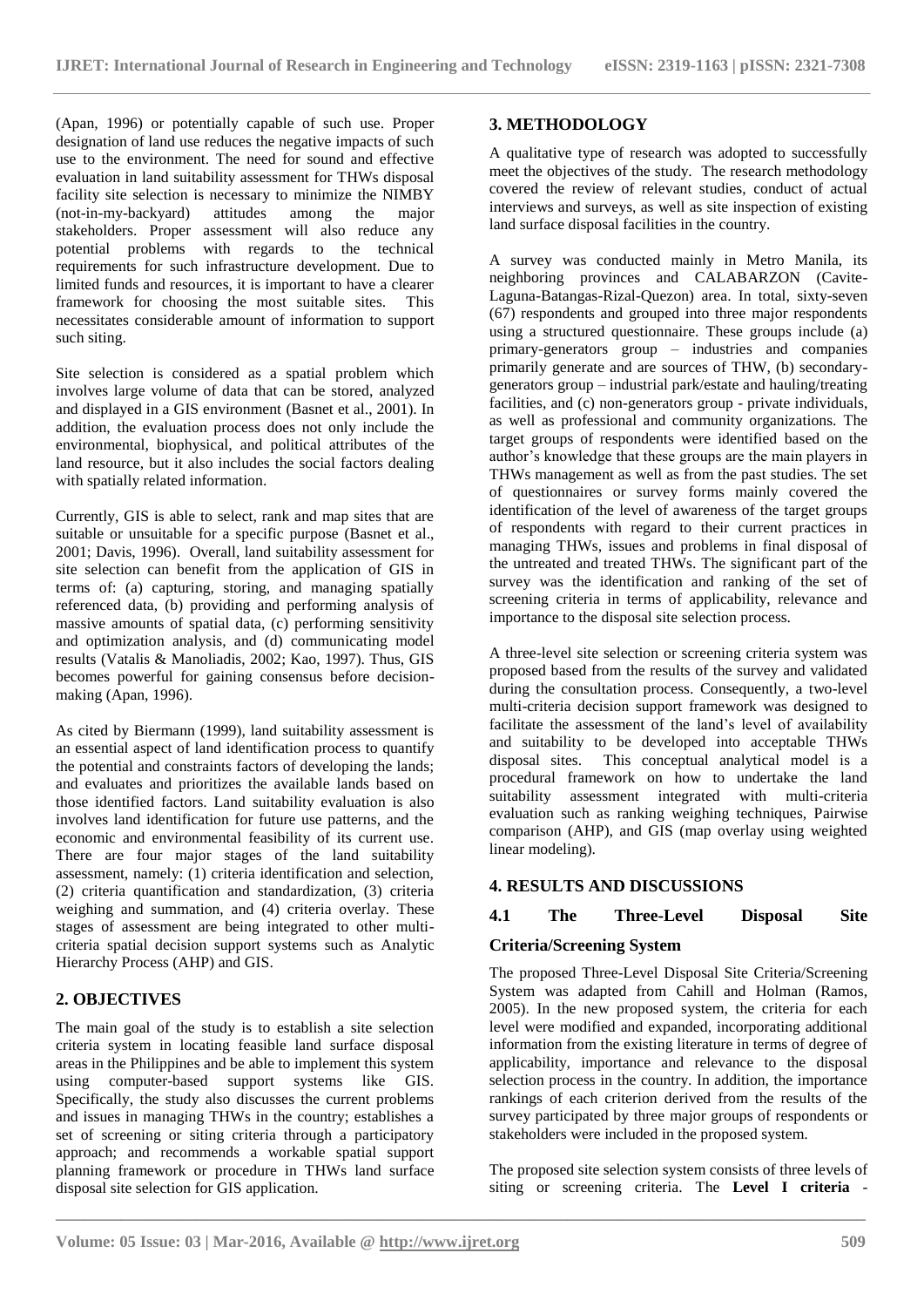"exclusionary criteria" exclude or eliminate sensitive or environmentally critical areas such as: areas with hydrologically and geologically sensitive characteristics, areas subject to flooding and erosion, and other areas that make a valuable contribution towards land conservation and preservation. The **Level II criteria** - "inclusionary-preferred criteria" include or contain favorable areas/sites such as: present location of THW generators, haulers, and treaters; existing and proposed municipal landfill sites and controlled dump sites, as well as proposed radioactive depositories; proximity to major transportation network; existing industrial zones; location of contaminated sites and abandoned mining sites. Finally, the **Level III criteria** or the "site-specific criteria" investigate both favorable and unfavorable characteristics of the sites/areas that have passed the previous two levels. This covers hydrogeology characteristics, climatic condition, biological and ecological consideration, economic and social aspects and the overall physical development plan of the area.

The results of the study suggested that the three major groups of respondents have a high awareness of the adverse externalities of poor disposal of THW to the natural environment particularly on water quality, which will have high social and economic costs in the future. The final ranking of selection criteria for each level is summarized in **Table 3**.

### **Table 3:** The Three Level Disposal Site Selection / Screening Criteria System

#### **Level I. EXCLUSIONARY CRITERIA**

- 1. *Hydrological Characteristics* wetlands, source of freshwater aquifer and critical areas and water supply, watershed areas;
- 2. *Other Environmentally Sensitive Areas* natural and historical landmark, watershed reserved area, agricultural area, protected and natural forests and parks, tourism development area, and other sensitive areas identified by existing laws;
- 3. *Flooding and Erosion Conditions* coastal flood hazard area, cyclonic area, landslide prone area, and other floodplain and storm surge areas; and
- 4. *Geological Characteristics*  volcanic and lahar risk zone, seismic risk and impact zone, earthquake fault line, unstable terrain due to mining activity and abandoned oil and gas wells.

#### **Level II . INCLUSIONARY CRITERIA**

- 1. *Location of Existing Treatment, Storage and Disposal (TSD) Facilities* - accessibility to THW materials, and existing location of haulers/transporters/treaters/recyclers;
- 2. *Location of existing and proposed municipal landfill sites* - present and propose disposal sites for identified sites for municipal solid waste either sanitary landfill or controlled open dump sites;
- 3. *Transportation Network* accessibility to major arterial transport networks both land and water;
- 4. *Land Use and Ownership* land use designated for industrial purposes or development government-owned or public lands; and

5. *Other Criteria* - location of proposed radioactive repository sites, proximity to sources of THWs, location of identified contaminated sites, location of existing and abandoned mining sites.

#### **Level III. SITE-SPECIFIC CRITERIA**

- 1. *Hydrogeology* surface water characteristics, groundwater characteristics, geological condition, soil condition and structure, soil erosion and deposition;
- 2. *Biological Consideration* critical habitat; scenic and recreational area, farmland preservation area, marine life preservation, other sensitive vegetation;
- 3. *Social Consideration* community benefits, population density, health profile, availability of services and utilities, and other demographic data such income, employment;
- 4. *Climatic Condition* air quality, wind direction/patterns, noise and odour levels;
- 5. *Economic Consideration* land property value, land ownership/tenure, site development cost, site life and size, compensation arrangement for communities; and
- 6. *Other Criteria* transportation network, comprehensive physical development plan, ecological consideration, and archaeological significance.

# **4.2 Conceptual Analytical Framework: A Two-**

# **Level Multi-criteria Decision Support System**

A conceptual analytical framework is designed to facilitate the assessment of the lands' level of availability and suitability to be developed into acceptable THWs disposal sites as shown in **Figure 1**. This model is a procedural framework on how to undertake the land suitability assessment integrated with Multi-criteria evaluation and GIS processes. Multi-criteria evaluation and GIS are considered powerful in the process of assessing the suitability of land (Biermann, 1999). Thus, the model illustrates the integration of multi-criteria evaluation using ranking weighing techniques, Pairwise comparison (AHP), and GIS (map overlay using weighted linear modeling). A simple "ranking technique" is applied to determine the importance level of the individual criterion in each siting level. The resulting rankings are subjected to Pairwise comparison technique using the AHP method for further validation based on the author's judgment.

The Three-Level Site Selection/Screening Criteria System provides the primary identification of the selection of factors and data acquisition for this part of the study. Based from the secondary sources, it showed the unavailability of the datasets in digital format is a problem. Only selected local government units' administrative boundaries have been converted into digital form and mostly in paper format. Few of these available maps are relatively recent. Furthermore, relevant data layers (themes) need to be in a digitized format. In this case, most of the available datasets required in this study require manual digitizing using available software in the market to produce vector coverages.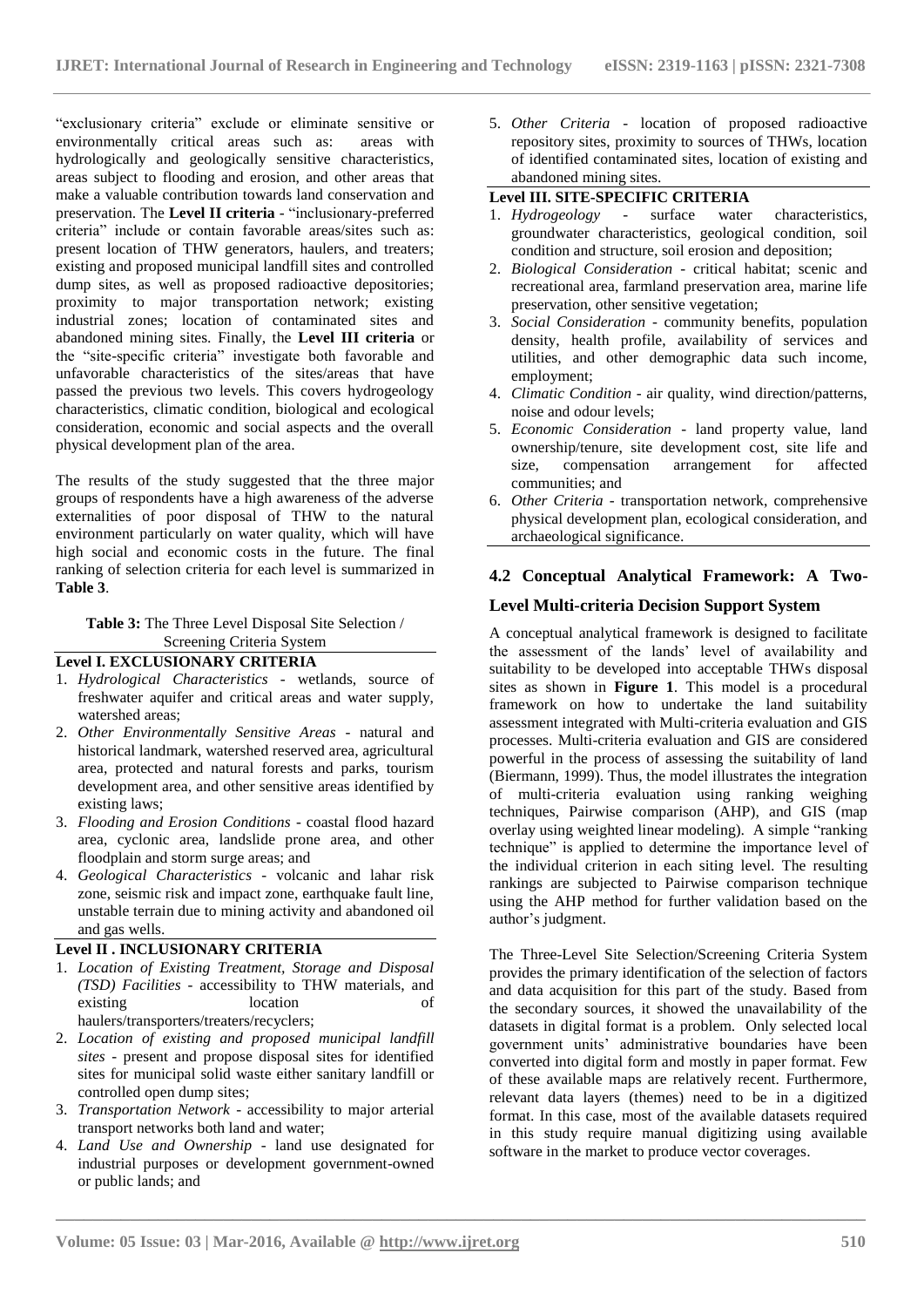

**Figure 1:** Conceptual Analytical Spatial Decision Support Framework

**\_\_\_\_\_\_\_\_\_\_\_\_\_\_\_\_\_\_\_\_\_\_\_\_\_\_\_\_\_\_\_\_\_\_\_\_\_\_\_\_\_\_\_\_\_\_\_\_\_\_\_\_\_\_\_\_\_\_\_\_\_\_\_\_\_\_\_\_\_\_\_\_\_\_\_\_\_\_\_\_\_\_\_\_\_\_\_**

According to Basnet et al. (2001), most of the previous studies involved a vector-based method to identify landfill sites in the United States, dumpsites in Malaysia, municipal waste disposal sites in the Philippines, and animal waste application in Australia. However, in this study a rasterbased method will be employed for reasons stated by Eastman, et al. (1993) as follows: (a) it has more analytical power in the analysis of continuous space; (b) it is ideally suited to the study of data that are continuously changing over space such as terrain, vegetation biomass, rainfall, etc.; (c) its structure closely matches with the architecture of digital computers; and (d) it tends to be rapid in the evaluation of problems that involve various mathematical combinations of the data in multiple grids.

After applying appropriate digitizing techniques to avoid generation and propagation of errors, topology creation and geo-referencing are executed, followed by conversion of the vector coverages into raster-based data (Apan, 1996).

# **4.3 Data Analysis: Multi-criteria Evaluation and**

# **GIS Operation**

The data analysis involves two major stages: multi-criteria evaluation using the Pairwise comparison technique and the criteria (factors) overlay using the weighted linear modelling in a GIS environment. The accuracy of the results of the analysis is dependent on the available datasets for constraint factors and potential factors represented in thematic layers. Moreover, the assessment of the relative ranking and scoring for each factor using the Pairwise comparison affects the outcome of the suitability analysis (Apan, 1996).

A multi-criteria evaluation (MCE) is a decision making tool which defines objectives, formulate criteria and evaluate solutions based upon spatial properties and preferences (Pullar, 1999). One of the important steps in the MCE approach is the articulation by decision makers (i.e.

stakeholders) of the varying importance (preference) they give relative to the criteria. The preference is an expression of stakeholder's values, and in the MCE perspective it is the varying degrees of importance assigned to criteria. Criterion Weighing Techniques are the common methods to illustrate those multi-criteria that have varying importance. Each criterion is assigned a numeric value – weight that indicates its importance relative to other criteria in the decision situation. The weights are normalized so that the sum of all the criteria under consideration equals to 1. Under these techniques, two methods are employed in the study to assess the importance rating of the criteria under consideration. The results in the establishment of the Three-level site Selection/Screening Criteria System will be subjected to Ranking Method and Pairwise Comparison.

AHP is used to derive the weights of each criterion which employs a Pairwise comparison procedure to come up with a scale of preference sets of criteria and gives a measure of consistency of judgments applied in deriving the weight for each criterion and factor (Apan, 1996). AHP has been applied in various settings with complex decision problems (Siddiqui, et al., 1996). As noted by Siddiqui et al. (1996), AHP is applied in landfill siting studies, health care, space exploration, urban planning, and politics. AHP can be applied using IDRISI's built-in function (Basnet, et al., 2001) or can be done manually using the following mathematical formulas and sequence of steps (Yi, et al., 2003; Apan, 1996). Due to limited datasets for IDRISI's application, the manual computation presented here is only a preliminary assessment and validation of the siting criteria ranked by the major stakeholders. The tabulated weights for each criterion and the factors under each criterion are determined and interpreted by the author using the nine point rating scale (Davis, 2002; Apan, 1996), where from 1  $=$  relative to the column variable, the row variable is equally important, and to  $9$  = relative to the column variable, the row variable is absolutely more important.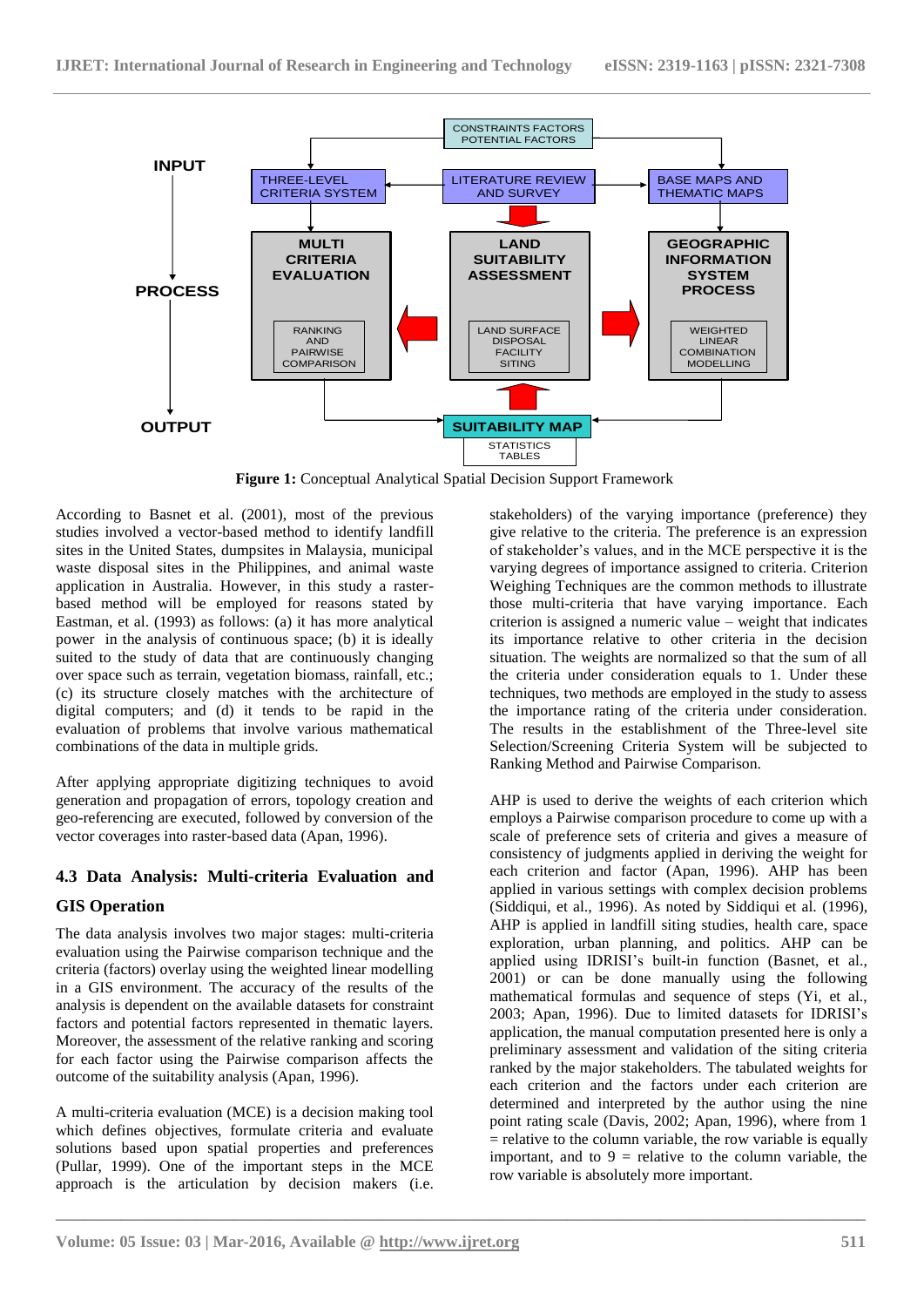To illustrate this with exclusionary criteria as shown in **Table 4**, row A variable which is criterion 1 is compared to column A variable (criterion 1), the weight assigned is 1 which means that criterion 1 compared to the same criterion is equally important. On the other hand, row A variable (criterion 1) has a weight of 5 in relation to the column B variable (criterion 2), which means that criterion 1 is more important or five times important than criterion 2. This

means that criterion 1 is important than criteria 2, 3 and 4 in varying level of importance based on the established rating scale. Another scenario of comparison is demonstrated between criterion 2 (row B variable) and criterion 1 (column A variable). The assigned weight for criterion 2 is 1/5 which only means that this criterion (column B variable), is relatively five times less important that the criterion 1 (column A variable).

| Table 4: Tabulated Weights using Pairwise Comparison Method |      |      |       |       |             |                |           |  |  |  |
|-------------------------------------------------------------|------|------|-------|-------|-------------|----------------|-----------|--|--|--|
| <b>Exclusionary</b>                                         | A    | B    |       | D     | <b>AVE</b>  | <b>RANKING</b> | <b>WT</b> |  |  |  |
| Criteria                                                    |      |      |       |       | <b>RANK</b> |                |           |  |  |  |
| Criteria 1                                                  |      |      |       | 9     | 1.23        |                | 0.1       |  |  |  |
| Criteria 2                                                  | 1/5  |      |       |       | 1.42        |                | 0.2       |  |  |  |
| Criteria 3                                                  | 1/7  | 1/5  |       | 3     | 1.52        |                | 0.3       |  |  |  |
| Criteria 4                                                  | 1/9  | 1/7  | 1/3   |       | 1.66        | 4              | 0.4       |  |  |  |
| Total                                                       | 1.45 | 6.34 | 11.33 | 18.00 |             | <b>TOTAL</b>   | 1.0       |  |  |  |
|                                                             |      |      |       |       |             |                |           |  |  |  |

|             |            | A    | B    |      | D    | Row<br>total | Row<br>average |
|-------------|------------|------|------|------|------|--------------|----------------|
| А           | Criteria 1 | 0.69 | 0.79 | 0.62 | 0.50 | 2.59         | 0.65           |
| B           | Criteria 2 | 0.14 | 0.16 | 0.26 | 0.28 | 0.84         | 0.21           |
| $\mathbf C$ | Criteria 3 | 0.10 | 0.03 | 0.09 | 0.17 | 0.38         | 0.10           |
| D           | Criteria 4 | 0.08 | 0.02 | 0.03 | 0.06 | 0.18         | 0.05           |

#### *Next steps are for calculating consistency of the ranking*

|                             | Row average               |  | 0.65 | 0.21 | 0.10 | 0.05 |                              |      |       |       |
|-----------------------------|---------------------------|--|------|------|------|------|------------------------------|------|-------|-------|
|                             |                           |  |      |      |      |      | <b>Vector</b><br>$\mathbf C$ |      |       |       |
| A                           |                           |  | 0.65 | 1.05 | 0.67 | 0.41 | 2.78                         |      |       |       |
| $\, {\bf B}$                |                           |  | 0.13 | 0.21 | 0.29 | 0.23 | 0.86                         |      |       |       |
| $\mathbf C$                 |                           |  | 0.09 | 0.04 | 0.10 | 0.14 | 0.37                         |      |       |       |
| D                           |                           |  | 0.07 | 0.03 | 0.03 | 0.05 | 0.18                         |      |       |       |
|                             | consistency index $(Cl)=$ |  | 0.01 |      |      |      |                              |      |       |       |
| N                           |                           |  | 1.00 | 2.00 | 3.00 | 4.00 | 8.00                         | 9.00 | 10.00 | 11.00 |
| <sub>RI</sub>               |                           |  | 0.00 | 0.00 | 0.58 | 0.90 | 1.41                         | 1.45 | 1.49  | 1.51  |
| For calculation of RI=0.90, |                           |  |      |      |      |      |                              |      |       |       |
|                             |                           |  |      |      |      |      |                              |      |       |       |

**\_\_\_\_\_\_\_\_\_\_\_\_\_\_\_\_\_\_\_\_\_\_\_\_\_\_\_\_\_\_\_\_\_\_\_\_\_\_\_\_\_\_\_\_\_\_\_\_\_\_\_\_\_\_\_\_\_\_\_\_\_\_\_\_\_\_\_\_\_\_\_\_\_\_\_\_\_\_\_\_\_\_\_\_\_\_\_**

the consistency ratio  $(C.R.) = 0.01$ 

After assigning weights for each criterion or factor, the weights are added to determine the total weights and for calculating the priority weights. The priority weights for each different factor or criterion are determined by dividing each individual assigned weight with the total weights (computed from the first matrix). Row total weights are computed from the sum of the priority weights for all different criteria or factors (in columns). Each row average weight (vector B) is calculated by dividing the row total

weights by the total number of factors or criteria used and multiply with 100 as normalization of 100%.

To determine the consistency of ranking, each row weight from the paired comparison from the first matrix are multiplied by the principal vector or priority weights (row average) to get the new vector (vector C). The average vector C is the sum of the entire individual new vector for each criterion or factor. Each average vector C is divided by its corresponding row average weight (vector B) to calculate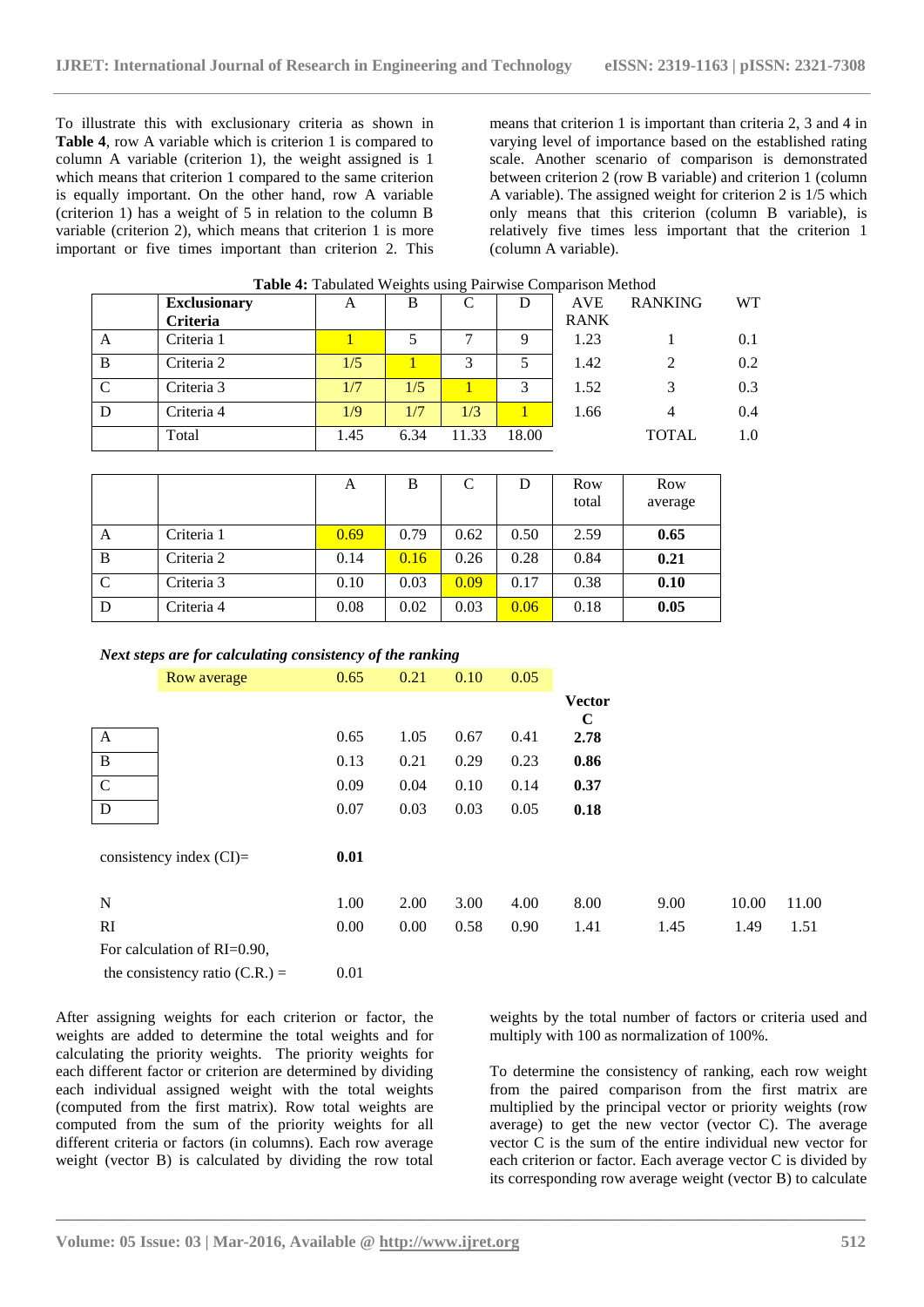the new vector D. The average weight for the calculated new vector D is called the maximum eigen value "lamda max". This value will be utilized in the determining the consistency index (CI), subsequently for the calculation of random index (RI) and consistency ratio (CR).

The results show that the author's judgment towards the respondents' ranking for all levels criteria is acceptable. The consistency ratios are within the consistency ratio (CR) based on Saaty's (1990) empirical suggestion of 0.10 which is acceptable. Smaller results are more consistent in Pairwise comparison.

## **4.4 GIS Process**

The role of GIS is to facilitate the mapping and calculation of the degree of suitability and availability of sites that are potentially capable to be developed into land disposal areas. The calculation is based on the sets of criteria discussed earlier using the weighted linear combination model. GIS also provide the analysis of both spatial and attribute data using ArcView, ARC/INFO programs or IDRISI.

At this stage of the suitability analysis, all the constraints and potential factors are already translated into thematic maps. For Level I: Exclusionary Criteria (Constraint Factors), it is recommended that a map scale of 1:250,000 for this level can be applied. It means that all the constraint factors will be screened in a 1:250,000 scale digitized map. This screening approach reduces the volume of data to be processed for further GIS operation. Level II: Inclusionary Criteria (Potential Factors) will be done either in a 1:100,000 or 1:75,000 map scale, and Level III: Site-Specific Criteria will be subjected to a 1:50,000 map scale.

The site suitability level is determined by calculating the suitability index (SI). SI for each cell or grid is determined by aggregating relative importance weights (RIWs) at each level of the criteria or factors hierarchy (Siddiqui et al., 1996). RIWs are the values of the weights derived from the Pairwise comparison (AHP technique). Within GIS application, SIs for all raster cells are determined simultaneously using map algebra function. The higher the suitability number for a given cell, the more suited the raster cell is to be selected as a potential site for disposal (Siddiqui, et al., 1996). The SI can be also classified into areas of high, medium, and low suitability within the GIS software function (Basnet et al, 2001). As cited by Basnet et al (2001), this method identifies natural breakpoints by looking for groupings and patterns inherent in the data. The writer added that coefficient of variation, weighted standard deviation, and weight averages of SIs are computed to have full understanding of the overall degree of suitability.

#### **5. CONCLUSIONS**

This paper aimed to develop and establish a set of site selection or screening criteria which could be proposed towards improvement in the current disposal siting practices in the Philippines. In spite of government policies on THWs management, problems and issues have persisted due to the lack of standard criteria for siting as well as an institutionalized site selection process.

The lack of a centralised land surface facility for THWs has aggravated the situation. The dynamic pace of industrialization and urbanization in the country lends itself to the need for proper site selection and allocation of land for the construction of a disposal facility. This would be an important indicator for environmental sustainability. Presumably, land scarcity was not an issue in the establishment of a centralized disposal facility; the problem lies much more in the absence of a standardized site selection or screening mechanism. It is also important to gain public support in disposal site selection and development.

The Three-Level Site Criteria System developed in this study would significantly contribute to the improvement of the site selection or screening practices in the country. Broadly, it could be utilized in three ways. First, the proposed system could used to validate the existing criteria employed by most Consultants. Second, the adoption of the conceptual analytical framework validation using a computer-based spatial support system such as the Geographic Information System (GIS) influence the standardisation of criteria site selection mechanisms, particularly it will improve the present "ad-hoc" approach for the site selection of the land surface disposal facility in the country. Thus, integration of this framework with other existing planning and management tools such as land use planning, environmental impact assessment, and strategic planning will bring a holistic approach of disposal site selection and development.

#### **6. REFERENCES**

- [1] Apan, A. (1996) *Land Resource Survey and Evaluation for Tropical Forest Rehabilitation: Approaches Using Satellite Imagery and GIS*. Thesis submitted in the Department of Geography and Environmentl Science, Monash University, Australia.
- [2] Badilla-Ramos A. (2000) *Draft Report. Part 1 and 2. Development of a Computer-Aided Tool for siting Sanitary Landfills (CATSSAL) in the Philippines*, Ph.D. Thesis, Griffith University, Brisbane, Australia.
- [3] Basnet, B., Apan, A., Raine, S. (2002) Geographic Information System based Manure Application Plan. *Journal of Environmental Management*, 64 99-113.
- [4] Biermann, S. (1999) The Strategic Identification of Suitable Land for Low Income Housing: A Case Study from South Africa, Spatial Multicriteria Decision Making and Analysis. Jean-Claude Thill (eds), Ashgate Publishing Ltd, England.
- [5] Cahill L.B. and Holman W.R. (1981) Siting Waste Management Facilities. *Hazardous Waste Management*, Ann Arbor Science Publishers, pp.86-97.
- [6] Davis, B. (1996) *GIS A Visual Approach*. On Word Press, Santa Fe, USA.
- [7] Department of Environment and Natural Resources (1995) *Orientation Manual for the Implementing Rules and Regulations for Title II. The Management of*